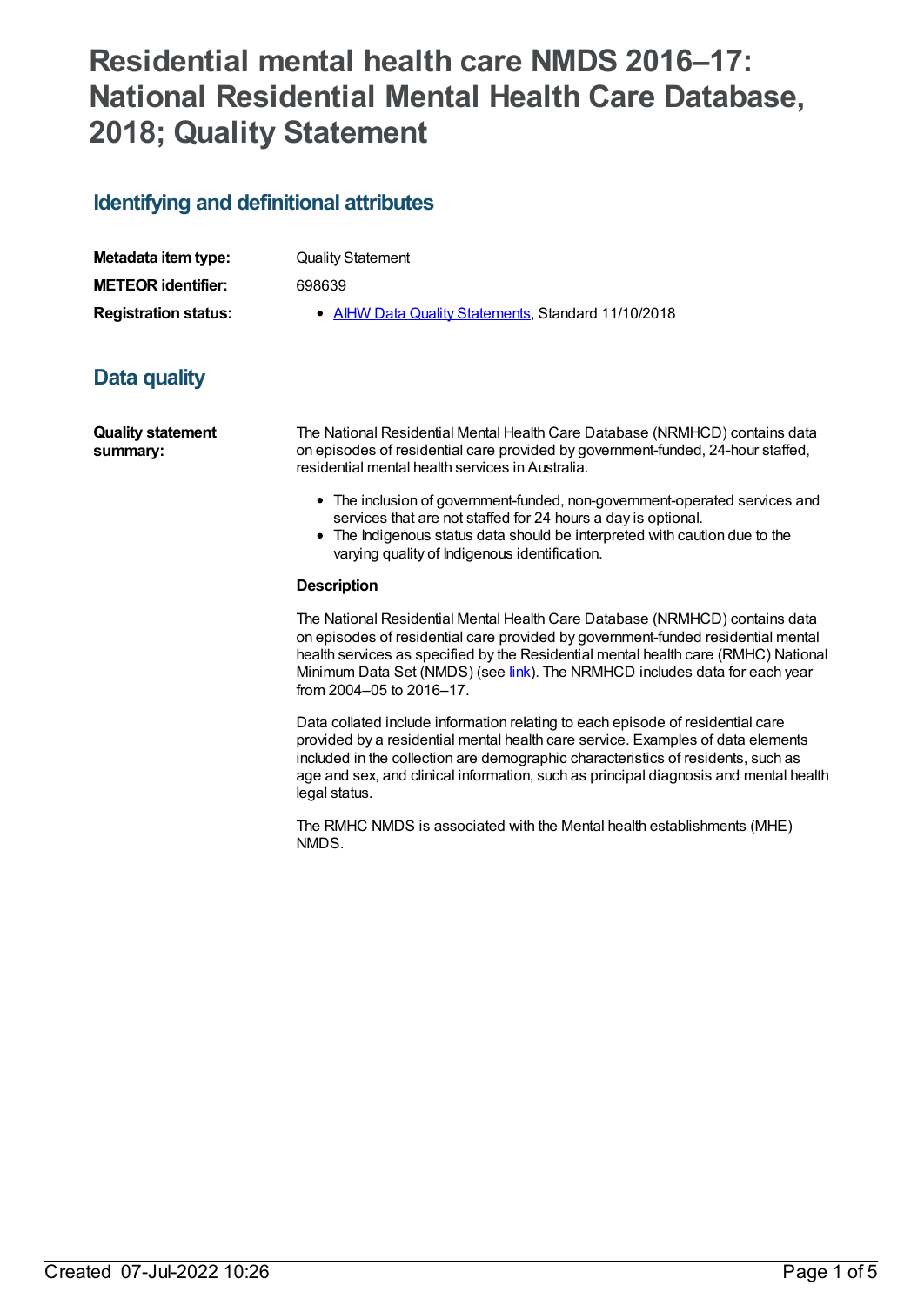| Institutional environment: | The Australian Institute of Health and Welfare (AIHW) is a major national agency set<br>up by the Australian Government under the <b>Australian Institute of Health and</b><br><b>Welfare Act 1987</b> to provide reliable, regular and relevant information and statistics<br>on Australia's health and welfare. It is an independent corporate Commonwealth<br>entity established in 1987, governed by a management Board, and accountable to<br>the Australian Parliament through the Health portfolio.                                        |
|----------------------------|---------------------------------------------------------------------------------------------------------------------------------------------------------------------------------------------------------------------------------------------------------------------------------------------------------------------------------------------------------------------------------------------------------------------------------------------------------------------------------------------------------------------------------------------------|
|                            | The AIHW aims to improve the health and wellbeing of Australians through better<br>health and welfare information and statistics. It collects and reports information on a<br>wide range of topics and issues, ranging from health and welfare expenditure,<br>hospitals, disease and injury, and mental health, to ageing, homelessness,<br>disability and child protection.                                                                                                                                                                     |
|                            | The Institute also plays a role in developing and maintaining national metadata<br>standards. This work contributes to improving the quality and consistency of<br>national health and welfare statistics. The Institute works closely with governments<br>and non-government organisations to achieve greater adherence to these<br>standards in administrative data collections to promote national consistency and<br>comparability of data and reporting.                                                                                     |
|                            | One of the main functions of the AIHW is to work with the states and territories to<br>improve the quality of administrative data and, where possible, to compile national<br>datasets based on data from each jurisdiction, to analyse these datasets and<br>disseminate information and statistics.                                                                                                                                                                                                                                             |
|                            | The Australian Institute of Health and Welfare Act 1987, in conjunction with<br>compliance to the <i>Privacy Act 1988</i> , (Cth) ensures that the data collections<br>managed by the AIHW are kept securely and under the strictest conditions with<br>respect to privacy and confidentiality.                                                                                                                                                                                                                                                   |
|                            | For further information see the AIHW website www.aihw.gov.au.                                                                                                                                                                                                                                                                                                                                                                                                                                                                                     |
|                            | Residential mental health services may be required to provide data to states and<br>territories through a variety of administrative arrangements, contractual<br>requirements or legislation. States and territories use these data for service<br>planning, monitoring and internal and public reporting. In addition, state and territory<br>health authorities supply data for the NRMHCD under the terms of the National<br>Health Information Agreement (see link), as specified by the RMHC NMDS (see<br>'Interpretability' section below). |
|                            | Expenditure and resource information for residential mental health services<br>reporting to the NRMHCD are reported through the associated National Mental<br>Health Establishments Database, as specified by the MHE NMDS (see link).                                                                                                                                                                                                                                                                                                            |
| <b>Timeliness:</b>         | Data for the NRMHCD were first collected in 2004-05.                                                                                                                                                                                                                                                                                                                                                                                                                                                                                              |
|                            | States and territories are required to supply data annually in accordance with the<br>RMHC NMDS specifications. The reference period for this data set is 2016-17,<br>that is, residential episodes occurring between 1 July 2016 and 30 June 2017.<br>Data for the 2016-17 reference period were supplied to the AIHW in January 2018.                                                                                                                                                                                                           |
|                            | The AIHW publishes data from the NRMHCD in <i>Mental health services in</i><br>Australia annually.                                                                                                                                                                                                                                                                                                                                                                                                                                                |
| <b>Accessibility:</b>      | The AIHW produces the annual series Mental health services in Australia, primarily<br>as an online publication at http://www.aihw.gov.au/mhsa/. This includes pdf<br>documents of all sections in the publication, as well as data workbooks and an<br>interactive data portal.                                                                                                                                                                                                                                                                   |
|                            | In addition, a companion hard copy In brief summary document is produced and is<br>available from the Digital and Media Communications Unit of the AIHW.                                                                                                                                                                                                                                                                                                                                                                                          |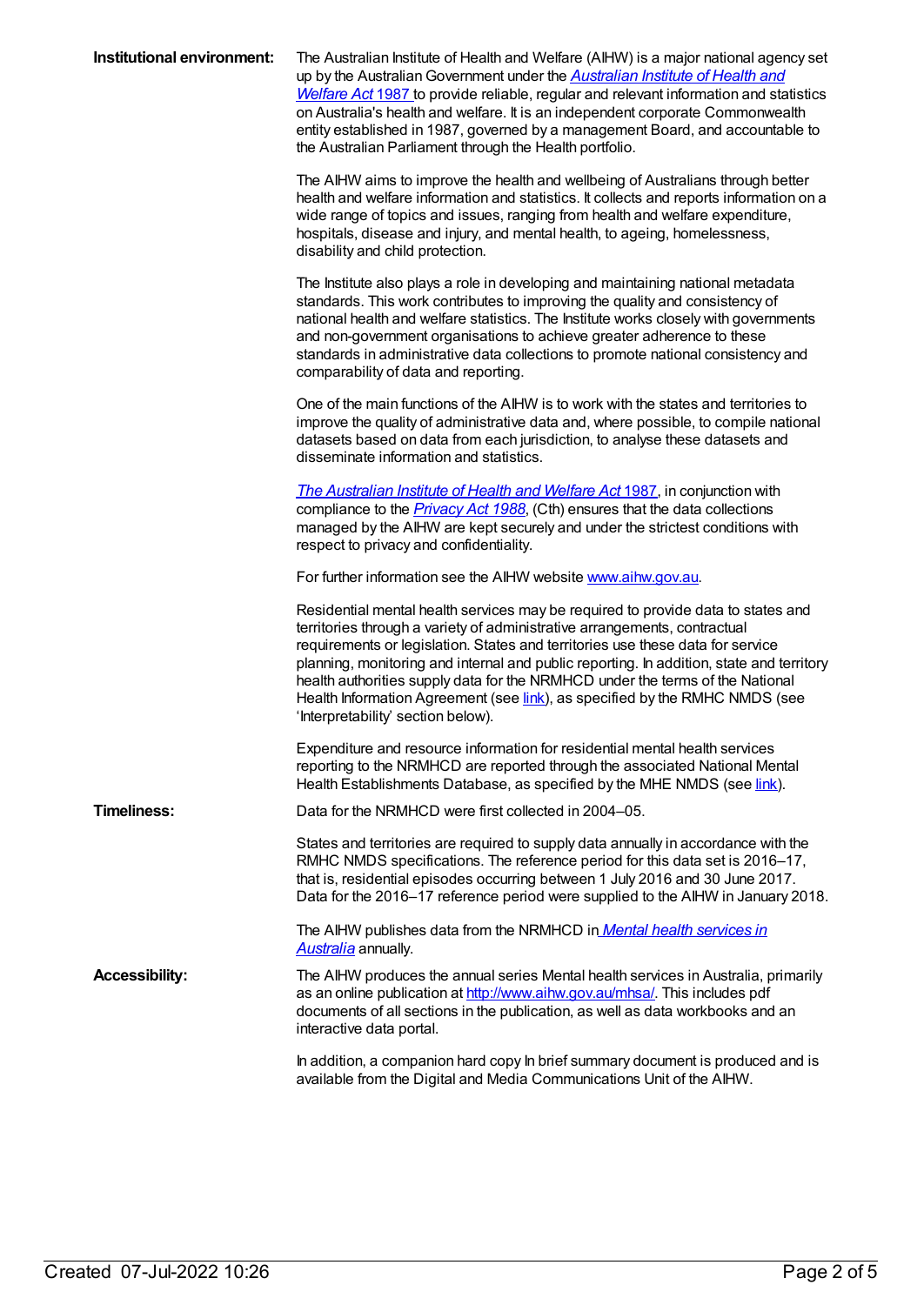| Metadata information for the RMHC NMDS is published in the AIHW's online<br>metadata repository-METeOR.                                                                                                                                                                                                                                                                                                                                                                                                                                                                                                                                                                                                                                                                                                                                                                                                                                                                                                                                                                         |
|---------------------------------------------------------------------------------------------------------------------------------------------------------------------------------------------------------------------------------------------------------------------------------------------------------------------------------------------------------------------------------------------------------------------------------------------------------------------------------------------------------------------------------------------------------------------------------------------------------------------------------------------------------------------------------------------------------------------------------------------------------------------------------------------------------------------------------------------------------------------------------------------------------------------------------------------------------------------------------------------------------------------------------------------------------------------------------|
| METeOR can be accessed on the AIHW website:                                                                                                                                                                                                                                                                                                                                                                                                                                                                                                                                                                                                                                                                                                                                                                                                                                                                                                                                                                                                                                     |
| /content/index.phtml/itemld/181162                                                                                                                                                                                                                                                                                                                                                                                                                                                                                                                                                                                                                                                                                                                                                                                                                                                                                                                                                                                                                                              |
| Data published annually in Mental health services in Australia includes additional<br>important caveat information to ensure appropriate interpretation of the analyses<br>presented by the AIHW. Readers are advised to take note of footnotes and caveats<br>specific to individual data tables that influence interpretability of specific data.                                                                                                                                                                                                                                                                                                                                                                                                                                                                                                                                                                                                                                                                                                                             |
| The purpose of the NRMHCD is to collect information on all episodes of residential<br>care provided by government-funded residential mental health services, as<br>specified by the RMHC NMDS.                                                                                                                                                                                                                                                                                                                                                                                                                                                                                                                                                                                                                                                                                                                                                                                                                                                                                  |
| The scope for this collection is all episodes of residential care for residents in all<br>government-funded and operated residential mental health services in Australia.<br>These services employ mental health trained staff on-site; provide rehabilitation,<br>treatment or extended care to residents for whom the care is intended to be on an<br>overnight basis and in a domestic-like environment; and encourage the residents to<br>take responsibility for their daily living activities. These services include those that<br>employ mental health trained staff on-site 24 hours per day and other services with<br>less intensive staffing. However, all these services employ on-site mental health<br>trained staff for at least 6 hours per day and 50 hours per week. Residential care<br>services that are not included in the collection are those in receipt of funding under<br>the Aged Care Act 1997 and subject to Commonwealth reporting requirements<br>(that is, they report to the System for the Payment of Aged Residential Care<br>collection). |
| The inclusion of government-funded, non-government-operated services and<br>services that are not staffed for 24 hours a day is optional.                                                                                                                                                                                                                                                                                                                                                                                                                                                                                                                                                                                                                                                                                                                                                                                                                                                                                                                                       |
| An episode of residential care is defined as the period of care between the start of<br>residential care (for example, through the formal start of the residential stay or the<br>start of a new reference period (that is, 1 July)) and the end of residential care (for<br>example, the formal end of residential care, or the end of the reference period (that<br>is, 30 June)). Episodes of residential care are measured in days. An individual can<br>have one or more episodes of care during the reference period.                                                                                                                                                                                                                                                                                                                                                                                                                                                                                                                                                     |
| A residential stay refers to the period of care beginning with a formal start of<br>residential care and ending with a formal end of the residential care.<br>Accordingly, residential stays for long term residents may span multiple reference<br>periods and be counted as an episode in each relevant collection year, contributing<br>to multiple episodes over sequential collection periods.                                                                                                                                                                                                                                                                                                                                                                                                                                                                                                                                                                                                                                                                             |
|                                                                                                                                                                                                                                                                                                                                                                                                                                                                                                                                                                                                                                                                                                                                                                                                                                                                                                                                                                                                                                                                                 |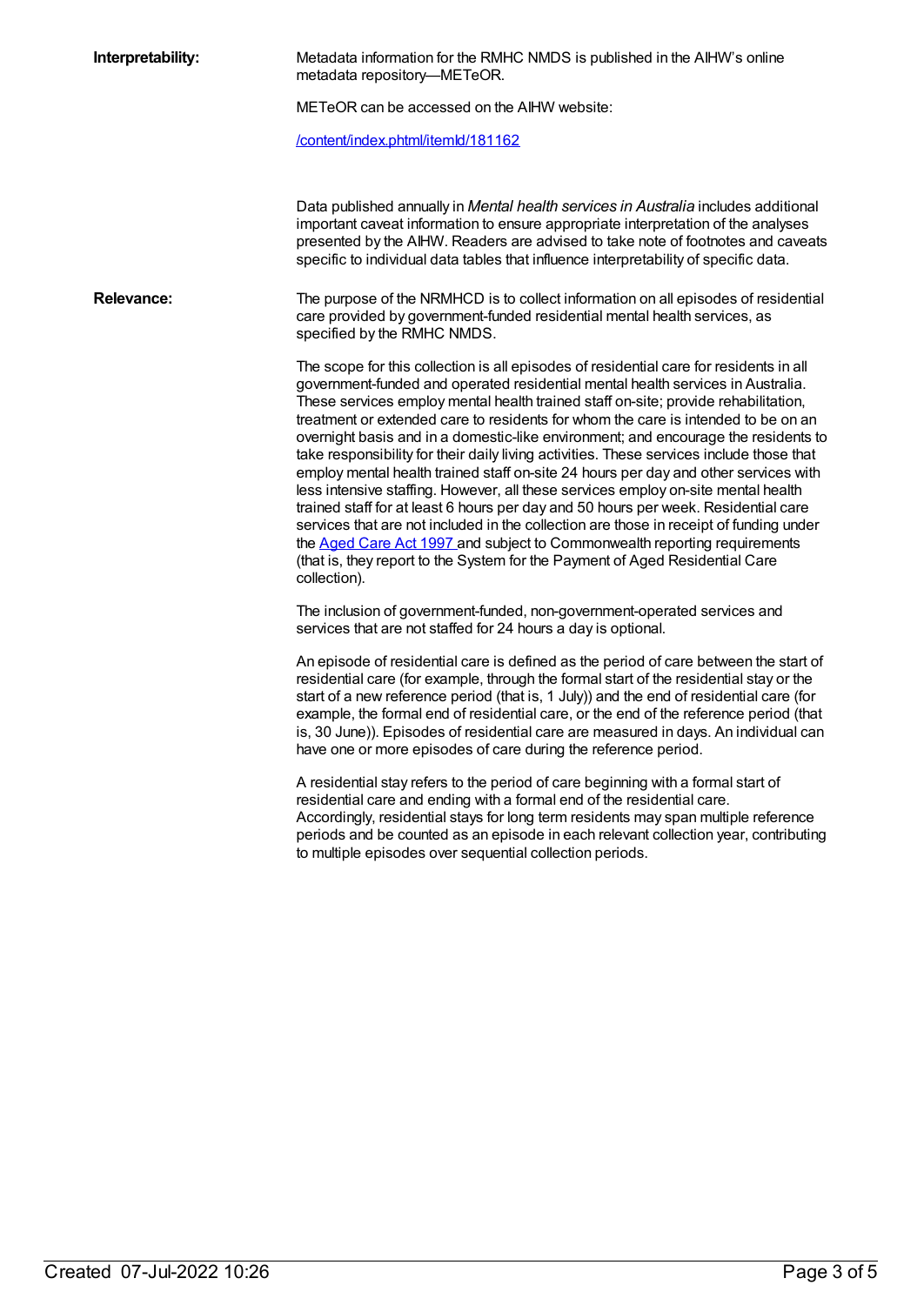**Accuracy:** States and territories are primarily responsible for the quality of the data they provide. However, the AIHW undertakes extensive validations on receipt of data. Data are checked for valid values, logical consistency and historical consistency. Potential errors are queried with jurisdictions, and corrections and resubmissions may be made by them in response to these edit queries. The AIHW does not adjust these data to account for possible data errors or missing or incorrect values.

> Data from non-government services and services with non-24-hour staffing are reported to the NRMHCD optionally by individual jurisdictions. Therefore, comparisons between jurisdictions should be made with caution. For the 2016–17 data, of the 80 services included in the collection, all but 10 of the services reported had mental health trained staff on-site 24 hours a day. Data from 13 nongovernment services were included in the 2016–17 collection.

Queensland does not report any in-scope government-operated residential mental health services to this collection.

There are no known issues with the supplied ACT data, however, ACT Health is undergoing a system-wide data review that will be finalised by 31 March 2018.

#### *Indigenous status*

Indigenous status is missing for 3.8% of episodes in the 2016–17 NRMHCD.

States and territories provided information on the quality of the Indigenous status data for 2016–17 as follows:

All states and territories considered the quality of their Indigenous status data to be acceptable.

For 2016–17, Victoria and Western Australia cited improvement in the collection of Indigenous status as being required.

Western Australia and Victoria stated that improvements to collection of Indigenous status will be based on undergoing a rigorous quality assurance cycle to determine data quality and improvements based on the National best practice guidelines for collecting Indigenous status in health data sets (AIHW 2010).

#### *Remoteness area and socioeconomic status*

Numerators for remoteness area and socioeconomic status are based on the reported area of usual residence of the patient, regardless of the location or jurisdiction of the service provider. This mat be relevant if significant numbers of one jurisdiction's residents are treated in another jurisdiction.

#### *Mental health legal status*

Data on involuntary treatment of consumers is collected in the RMHCD, however the quality of the data is unknown and should be treated with caution. Reporting of service events with a mental health legal status of involuntary will differ from reporting of treatment orders in the community by state and territory Chief Psychiatrists due to differences in statistical unit, collection scope and jurisdictional data systems.

Legislation governing the use of treatment orders differs between jurisdictions and comparisons should be made with caution.

#### *Referral type*

Among the jurisdictions, quality of referral type data varies. Referral type was missing or not reported for 2.5% of residential mental health care episodes in 2016–17.